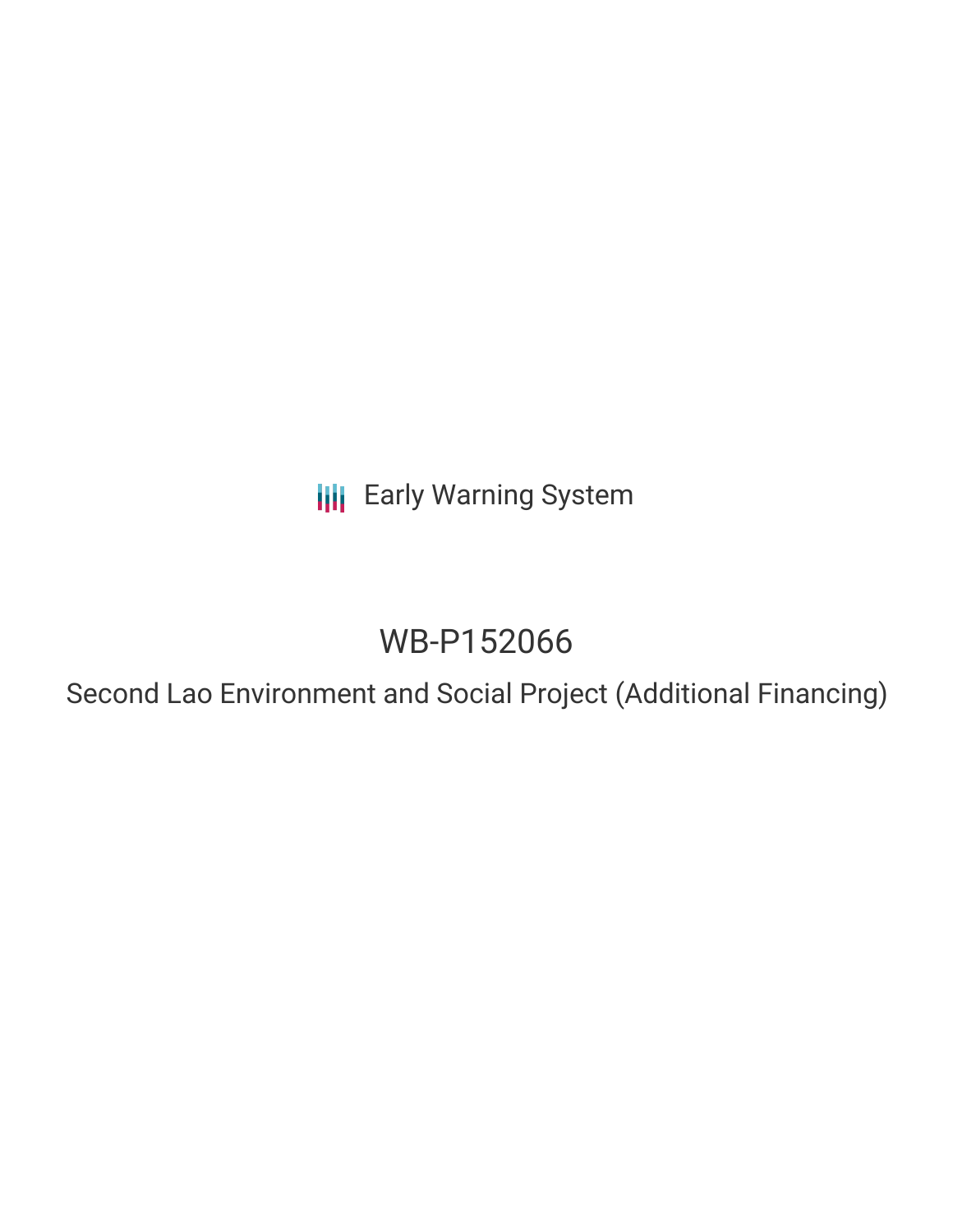

## **Quick Facts**

| <b>Countries</b>                        | Laos                                                                                                                                                       |  |  |
|-----------------------------------------|------------------------------------------------------------------------------------------------------------------------------------------------------------|--|--|
| <b>Financial Institutions</b>           | World Bank (WB)                                                                                                                                            |  |  |
| <b>Status</b>                           | Active                                                                                                                                                     |  |  |
| <b>Bank Risk Rating</b>                 | B                                                                                                                                                          |  |  |
| <b>Voting Date</b>                      | 2015-04-29                                                                                                                                                 |  |  |
| <b>Borrower</b>                         | Lao People's Democratic Republic                                                                                                                           |  |  |
| <b>Sectors</b>                          | Agriculture and Forestry                                                                                                                                   |  |  |
| <b>Potential Rights Impacts</b>         | Cultural Rights, Healthy Environment, Housing & Property, Indigenous Peoples, Labor & Livelihood, Right to Food, Right to Health,<br><b>Right to Water</b> |  |  |
| <b>Investment Type(s)</b>               | Loan                                                                                                                                                       |  |  |
| Investment Amount (USD)\$ 15.00 million |                                                                                                                                                            |  |  |
| <b>Project Cost (USD)</b>               | \$16.60 million                                                                                                                                            |  |  |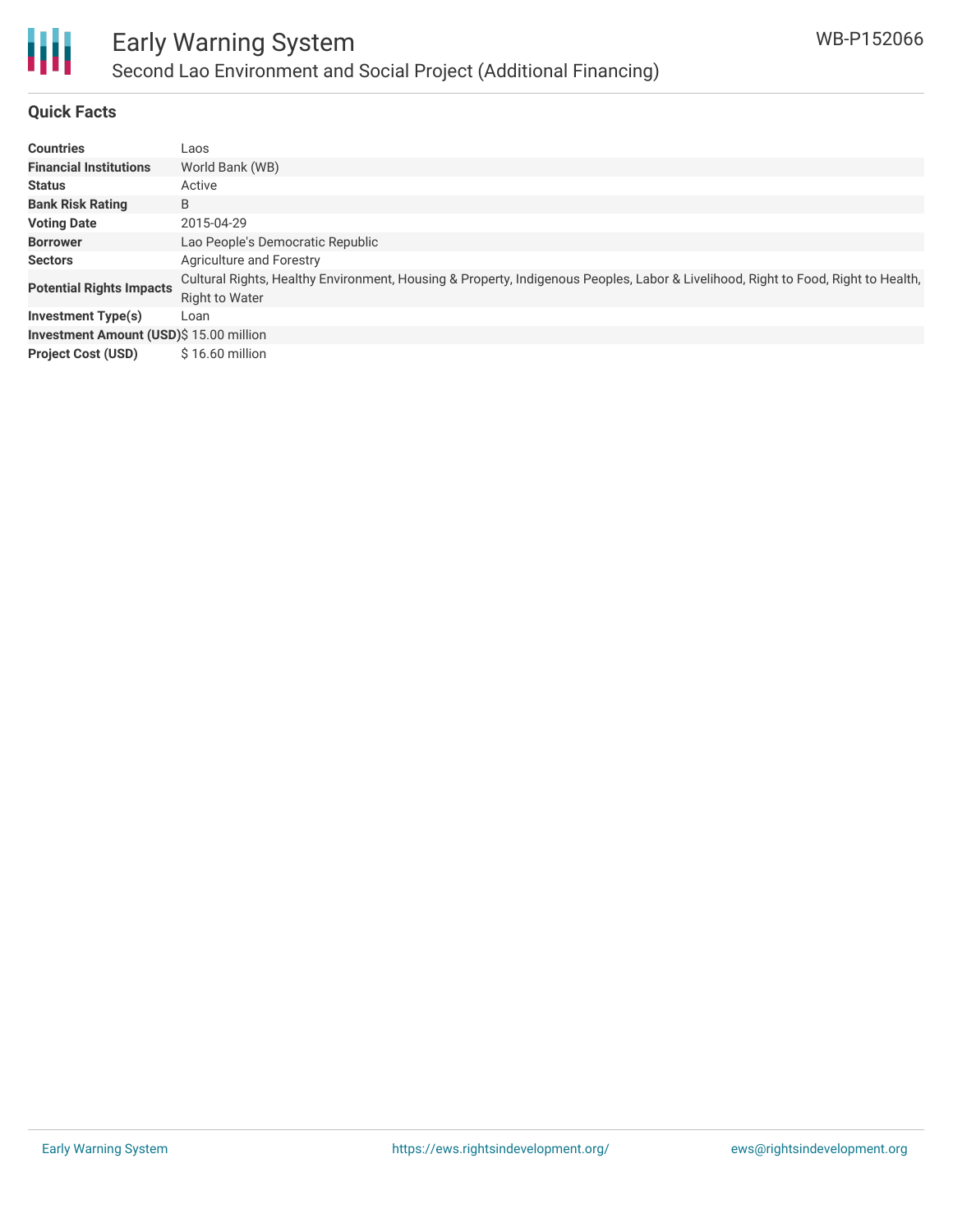### **Project Description**

This objective of the project is to strengthen the management systems for national protected areas conservation and for enforcement of wildlife laws. This project comprises additional financing in the amount of US\$15 million equivalent is proposed for the existing Lao Protected Area and Wildlife project (PAW). The existing project (PAW) and this additional financing will be consolidated into this single project and renamed the Second Lao Environment and Social Project.

This project has three components:

- Component 1: Institution development and capacity building to improve collaboration of national and provincial public institutions to design and monitor national and regional natural resources, environmental, and social policies
- Component 2: Management of wildlife and protected areas to improve the capacity and collaboration of local public institutions, civil society and communities to manage wildlife and protected areas
- Component 3: Project administration and Environmental Protection Fund capacity building

Location(s): Lao People's Democratic Republic. The sub-projects in Project Component 1 (institutional development and capacity building) will support National level institutions. For Component 2 (management of wildlife and protected areas), locations for sub-projects will include the eight provinces (Bolikhamxay, Khammouane, Houaphan, Luang Prabang and Xiengkhouang, Savannakhet, Xaysonboun and Vientiane), along with Vientiane capital. All sub-project locations will be confirmed during project implementation, except for the two National Protected Areas that were identified in the previous project – Nakai Nam Theun National Protected Area (which is adjacent to the Nam Theun 2 Hydropower Station) and Nam et-Phou Louey National Protected Area.

Resources needed: Land acquisition. Locations of sub-projects are not yet available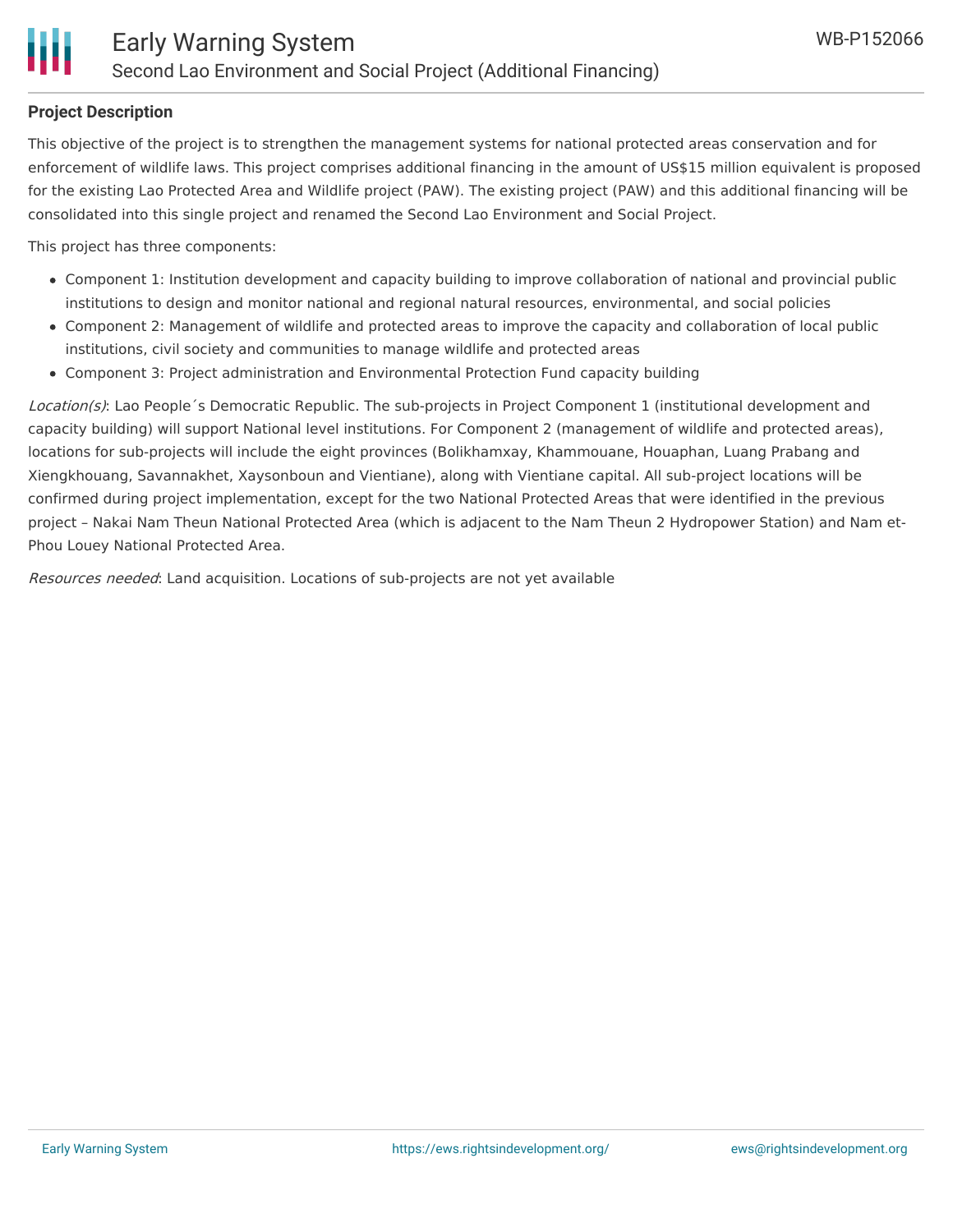# **Early Warning System Project Analysis**

#### **Risk Assessment: Category B.**

The World Bank classifies proposed projects based on the type, location, sensitivity, and scale of the project and the nature and severity of its potential environmental impacts. Category B is assigned to a project if it has "potential adverse environmental impacts on human populations or environmentally important areas - including wetlands, forests, grasslands, and other natural habitats."

#### **APPLICABLE SOCIAL & ENVIRONMENTAL STANDARDS**

Based on the World Bank documents, this project triggers the following safeguard policies:

**Environmental Assessment OP/BP 4.01** triggered because the sub-projects under Component 2 (above) will support enforcement of national and international good practice for conservation and the development of sustainable protected areas. Bank documents state that the project will not involve major civil works or have large scale negative environmental/social impacts and that the legislation can have positive impacts. However, Bank documents also flag the risk that such rules and regulations . . .may not be developed with sufficient consultations with stakeholders, including ethnic minority groups and local communities, and may inadvertently restrict their access to natural resources.

**Natural Habitats OP/BP 4.04** triggered because minor disturbance and localized negative impact on natural habitat may occur during the construction and operation of small conservation facilities planned the in the [Protected Areas] management plans, such as substations and checkpoints or small infrastructure's requested by communities as part of the Community Action Plan.

**Forests OP/BP 4.36** triggered because implementation may locally affect the forest cover as well as affect the rights and welfare of people and their dependence on the forests.

**Pest Management OP 4.09** triggered because the support to agriculture activities . . . might increase the use of insecticides/chemicals/eligible pesticides or present pest management practices. Bank documents state that the impacts of pesticide use will be assessed during each sub-project screening. Where pesticides are used, a Pest Management Plan will be developed.

**Indigenous Peoples OP/BP 4.10** triggered because the majority of affected people under the project are expected to be Ethnic Minorities and meet the eligibility criteria under OP 4.10. These include Hmong, Khmu, Mien, Makong, and Bru. Bank documents also state that many ethnic groups are also known to be present in other provinces that are included under the project. Impacts to indigenous peoples/ethnic minorities will be addressed in the Community Engagement Framework, which includes an Ethnic Group Planning Framework.

**Physical Cultural Resources OP/BP 4.11** triggered because, even though the locations of the sub-projects are unknown, Ethnic Minority groups (Hmong, Mien, Lao Tai and Khmu) reside in the project area. Bank documents state that there could be a limited number of graves, village cemeteries, and/or communal properties in spiritual forests in the subproject sites that may be affected by project activities.

**Involuntary Resettlement OP/BP 4.12** triggered because this project may require minor land acquisition. The project may also restrict the current access of local communities and people to natural resources inside the [Protected Areas]. In the shortterm, the loss of livelihood could be unavoidable because adaptation to changes in resource allocation and livelihoods may be a longer-term process.

**Projects on International Waterways OP/BP 7.50** triggered because some of the PAs are likely to include rivers that are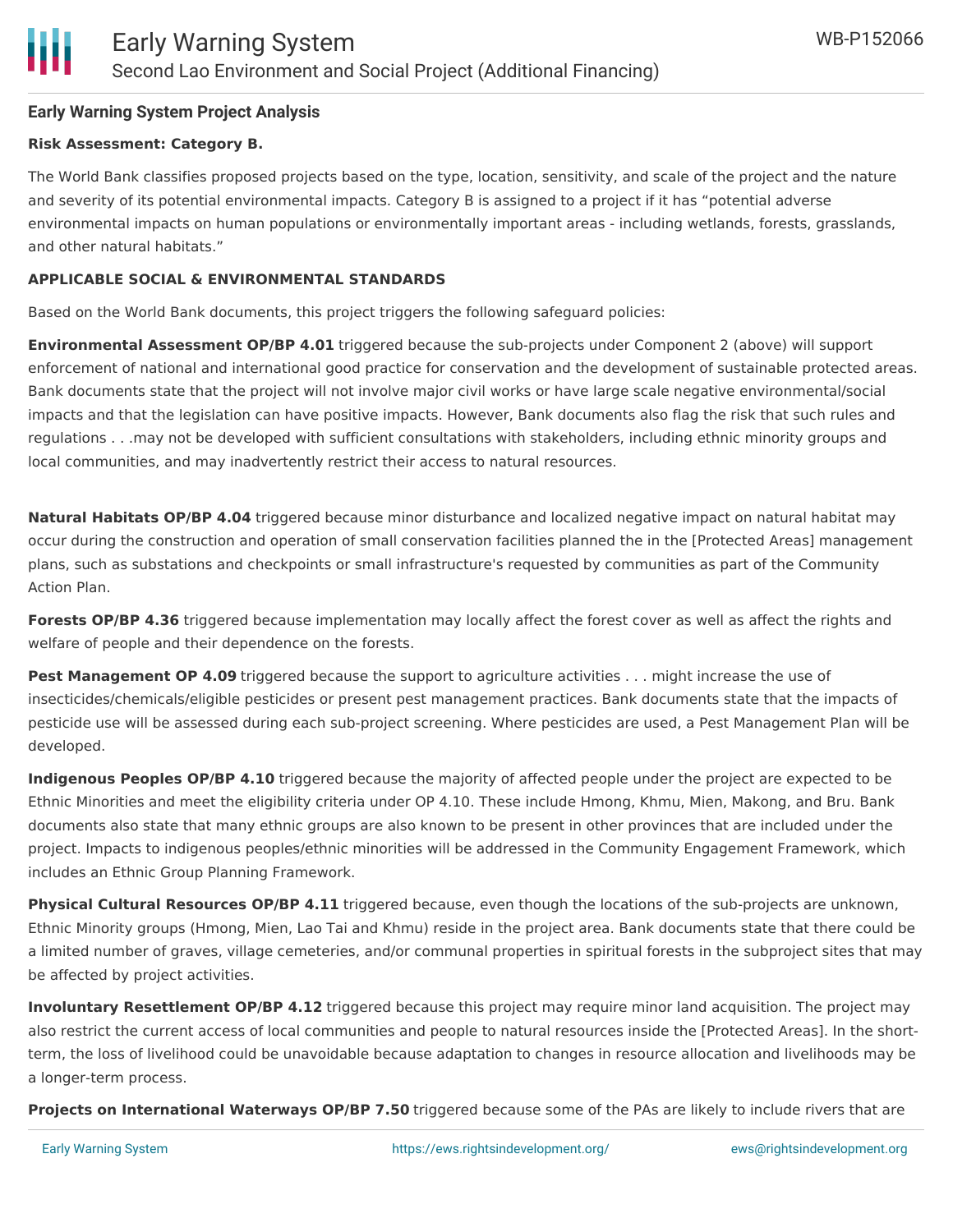## **People Affected By This Project**

## **OUR RISK ASSESSMENT**

Based on the World Bank's project documents, this project poses potential risks to the following human rights:

**Right to Property & Adequate Housing:** Bank documents indicate that implementation may locally affect the forest cover as well as affect the rights and welfare of people and their dependence on the forests. According to the Bank, there may be restrictions to the current access of local communities and people to natural resources inside the [Protected Areas]. Bank documents also state that involuntary resettlement may be needed and in some cases and in the short term loss of livelihood could be unavoidable because adaptation to changes in resource allocation and livelihoods may be a longer-term process. Other types of minor land acquisition that may be required under community livelihood activities and/or small repair, rehabilitation or new construction of office buildings and other facilities on public land. Finally, Nakai Nam Theun National Protected Area, one of the project locations, is adjacent to the Nam Theun 2 Hydropower project, a project in which civil society groups, such as Mekong Watch, documented significant adverse impacts on indigenous peoples in this area, including displacement and loss of livelihoods.

**Right to Livelihood:** As noted above, land acquisition may result in short term loss of livelihood.

**Rights of Indigenous People:** This project will likely impact the ability of affected indigenous populations to maintain their political, economic and/or social structures in accordance with indigenous peoples' cultures, spiritual traditions, histories and philosophies. World Bank documents state that the majority of affected people under the sub-projects are indigenous peoples, who are called Ethnic Groups in Lao PDR. Ethnic Minorities include the Hmong, Khmu, Mien, Makong, Bru, as well as groups living near Nakai Nam Theun National Protected Area and Nam et-Phou Louey National Protected Area. Bank documents state that these populations are considered to be vulnerable because their livelihood is heavily based on subsistence agriculture and forest. The right to maintain their culture may also be impacted because a limited number of graves, village cemeteries, and/or communal properties in spiritual forests in the subproject sites may be affected by project activities. According to the Bank, where their broad community support is not ascertained based on free, prior and informed consultations, sub-projects will not be implemented. Careful attention must be provided to this issue, given the context for indigenous population and ethnic minorities in Lao PDR. Minority Rights Organization has stated that [e]thnic minorities continue to be particularly vulnerable given that the ethnic Lao largely control the Parliament and the upper echelons of government.

**Right to Culture:** As noted above, Bank documents state that a limited number of graves, village cemeteries, and/or communal properties in spiritual forests in the subproject sites may be affected by project activities, thereby possibly impacting the ability of affected communities, including indigenous populations, to maintain traditional customs and take part in cultural life.

**Right to Food:** Bank documents state that the alteration of the water flows and the construction of small water distribution systems or small irrigation can affect activities like fishing or agriculture. Additionally, the change in the management of forests can affect the rights and welfare of people and their dependence on the forests and may also have impacts on food security.

**Right to Water:** Direct and indirect tributaries of the Mekong River will be affected and small water distribution systems or small scale irrigation will be constructed, possibly having an effect on water flow.

**Right to Health:** As noted above, the project may lead to an increase the use of insecticides/chemicals/eligible pesticides or present pest management practices, thereby impacting the right to health.

**Right to a Healthy Environment:** The project will have direct impacts on Protected Areas. Impacts include minor disturbance and localized negative impact on natural habitat [that] may occur during the construction and operation of small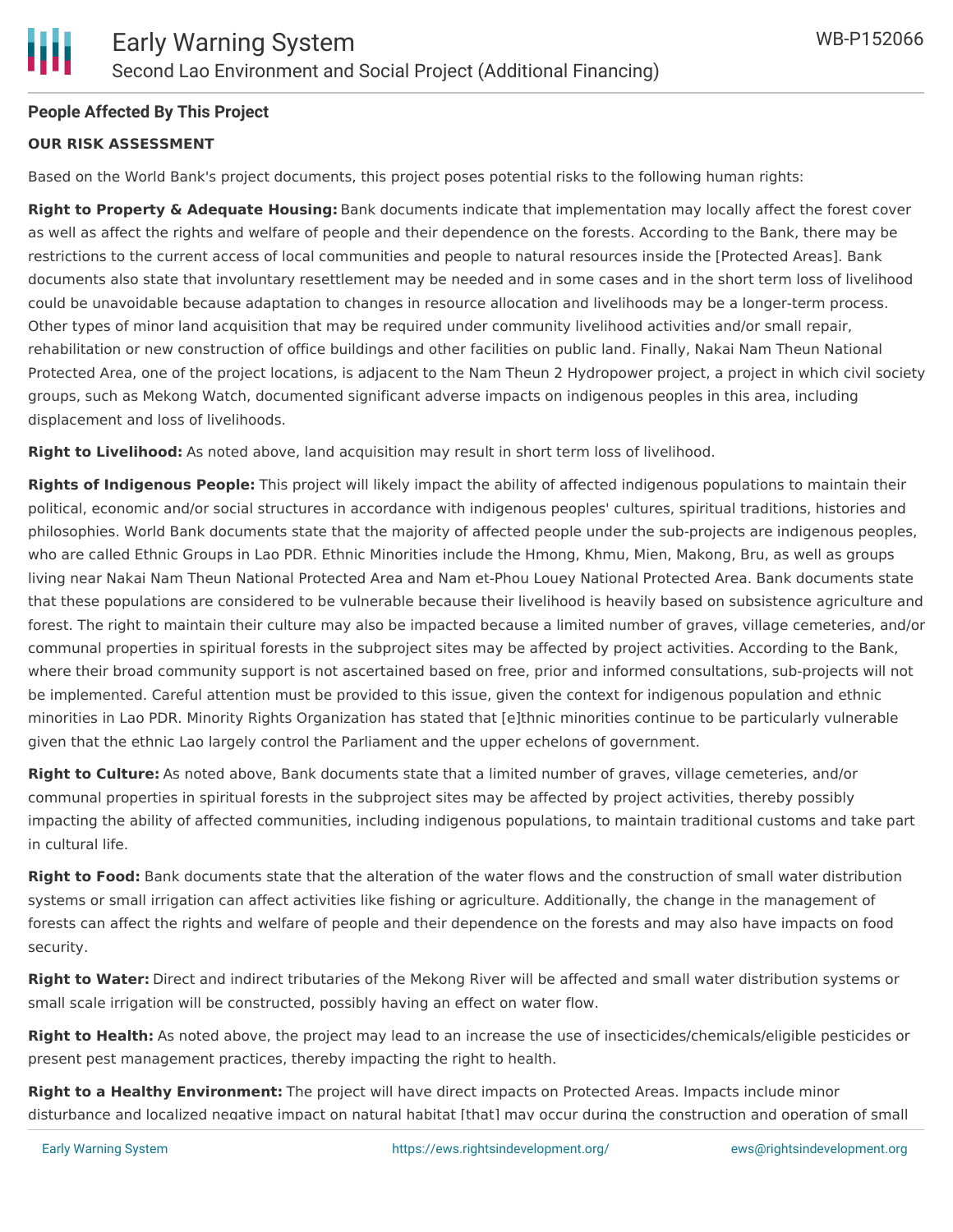

### **Investment Description**

World Bank (WB)

Bank financing: World Bank

Borrower: Lao People´s Democratic Republic, Ministry of Finance

Amount of bank loan or investment: USD 15 million (International Development Association), Lao PDR (USD 1.6 million) Total project cost: USD 16.60 million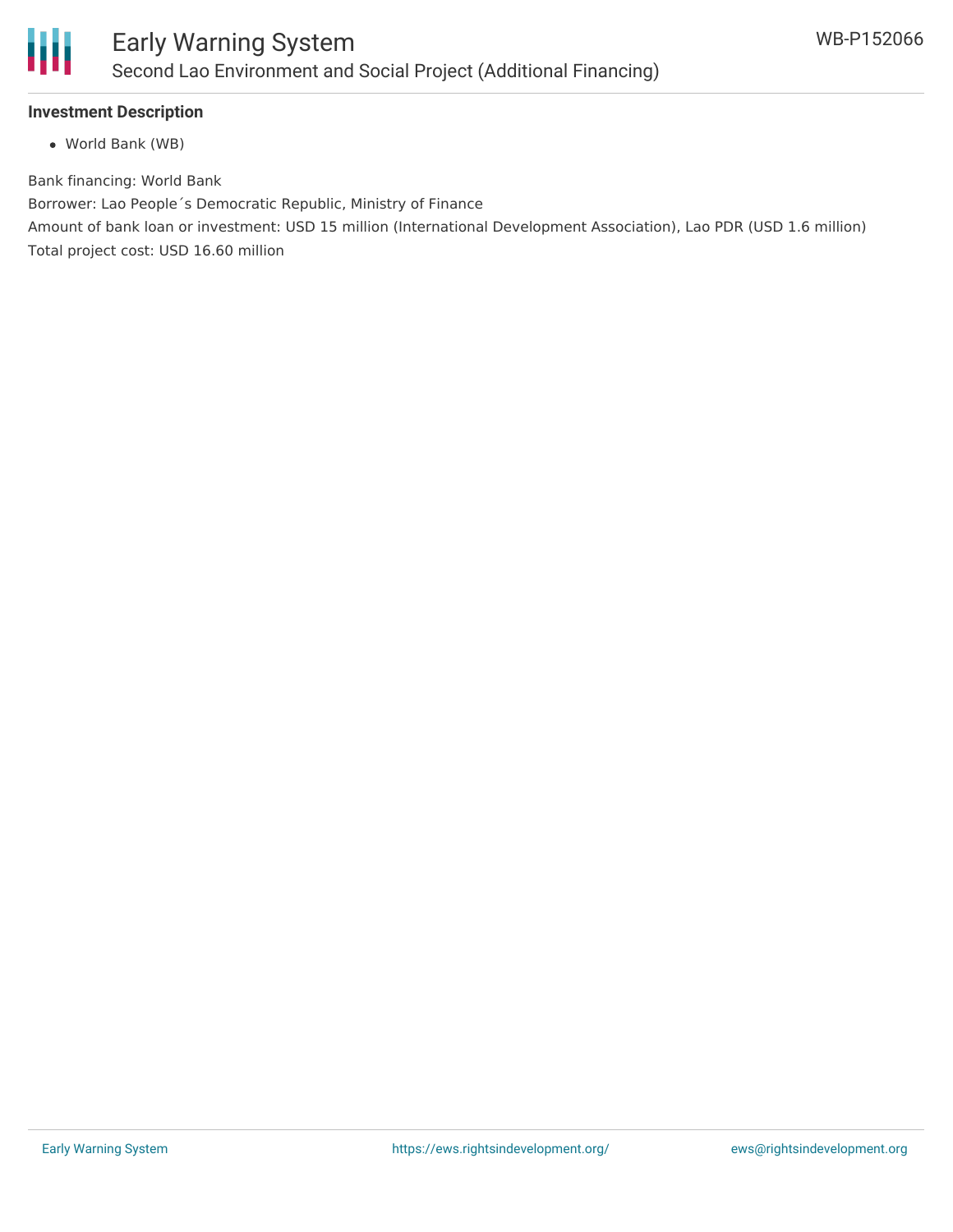

# **Contact Information**

World Bank Contact: Jean-Michel G. Pavy Title: Senior Environmental Specialist Tel: 5784+2615 Email: jpavy@worldbank.org

Borrower/Client/Recipient Name: Ministry of Finance Contact: Phaymany Heuangkhamsay Title: Acting Director General - External Finance Department Tel: 856-21-412142 Email: na

Implementing Agencies Name: Environment Protection Fund Contact: Mr. Soukata Vichit Title: Executive Director Tel: +85621 252739 Email: soukatav@laoepf.org.la

#### **CONSULTATIONS**

Bank documents identify the risk that "such rules and regulations, however, may not be developed with sufficient consultations with stakeholders, including ethnic minority groups and local communities and may inadvertently restrict their access to natural resources." Free, prior and informed consultations had been held during preparation of PAW project with provincial and site level stakeholders as well as local people in the two pre-selected Protected Areas. Bank documents state that "free, prior and informed consultations will be carried out with affected people, and their broad community support to project activities will be ascertained. Community Action Plan (CAP) will be developed based on a participatory process."

The initial project Environmental and Social Management Framework (ESMF) and Community Engagement Framework (CEF) underwent public consultation in December 2013 and January 2014 in Vientiane as well as in the districts concerned with the two NPAs in Bolikhamxay and Khammouane Provinces, in Viengkham, Phonexay and Phonethong Districts, Luang Prabang Province, in Viengthong, Samneua and Houamouang Districts, Houaphanh Province and in Phoukout, District, Xiengkhouang Province. The updated ESMF and CEF underwent additional consultation in May and June 2014 in 7 provinces, including the 3 new provinces, as well as in Vientiane capital.

Sub-project delivery agencies will conduct "free, prior and informed consultations" with affected people, including ethnic groups, as they develop subproject proposals.

### **PROJECT-LEVEL GRIEVANCE MECHANISM**

According to Bank documents, "[t]he project will use indigenous leadership and conflict resolution mechanisms as the first tier grievance mechanism but will significantly strengthen their capacity including on safeguards requirements, gender equity, existing legal and administrative frameworks and land management."

### **ACCOUNTABILITY MECHANISM OF WORLD BANK**

The World Bank Inspection Panel is the independent complaint mechanism and fact-finding body for people who believe they are likely to be, or have been, adversely affected by a World Bank-financed project. If you submit a complaint to the Inspection

Panel, they may investigate to assess whether the World Bank is following its own policies and procedures for preventing harm